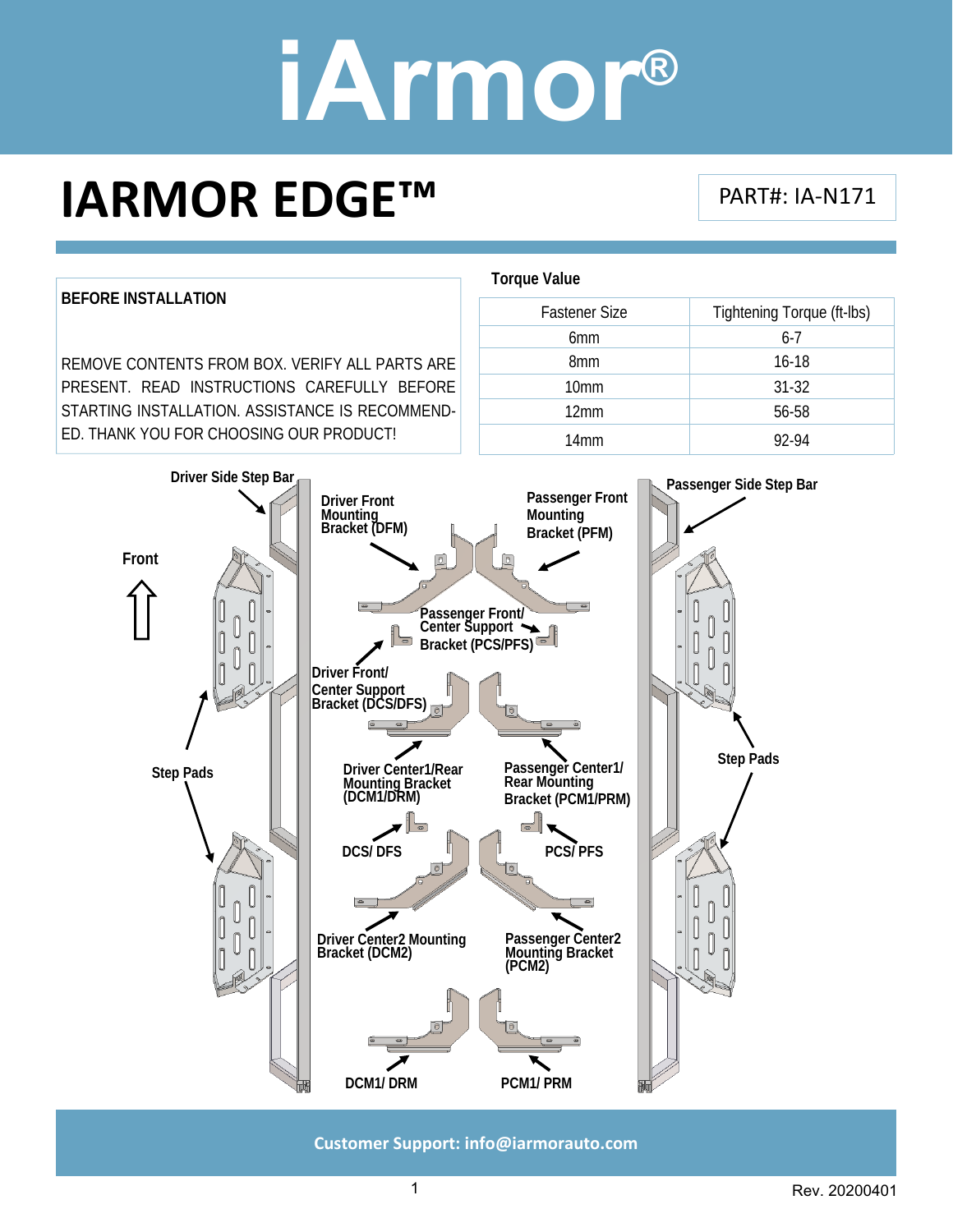

**The instruction here is for your reference only. We strongly recommend the professional installer for best result. We are not responsible for any damage caused by the installation**.

#### **STEP 1**

Install the Step Pads onto the step bars with (32) M6X1-20 T-Bolts, (32) M6 Flat Washers, (32) M6 Nylon Lock Nuts and (8) M6X1-20 Flat Sunk Head Bolts.





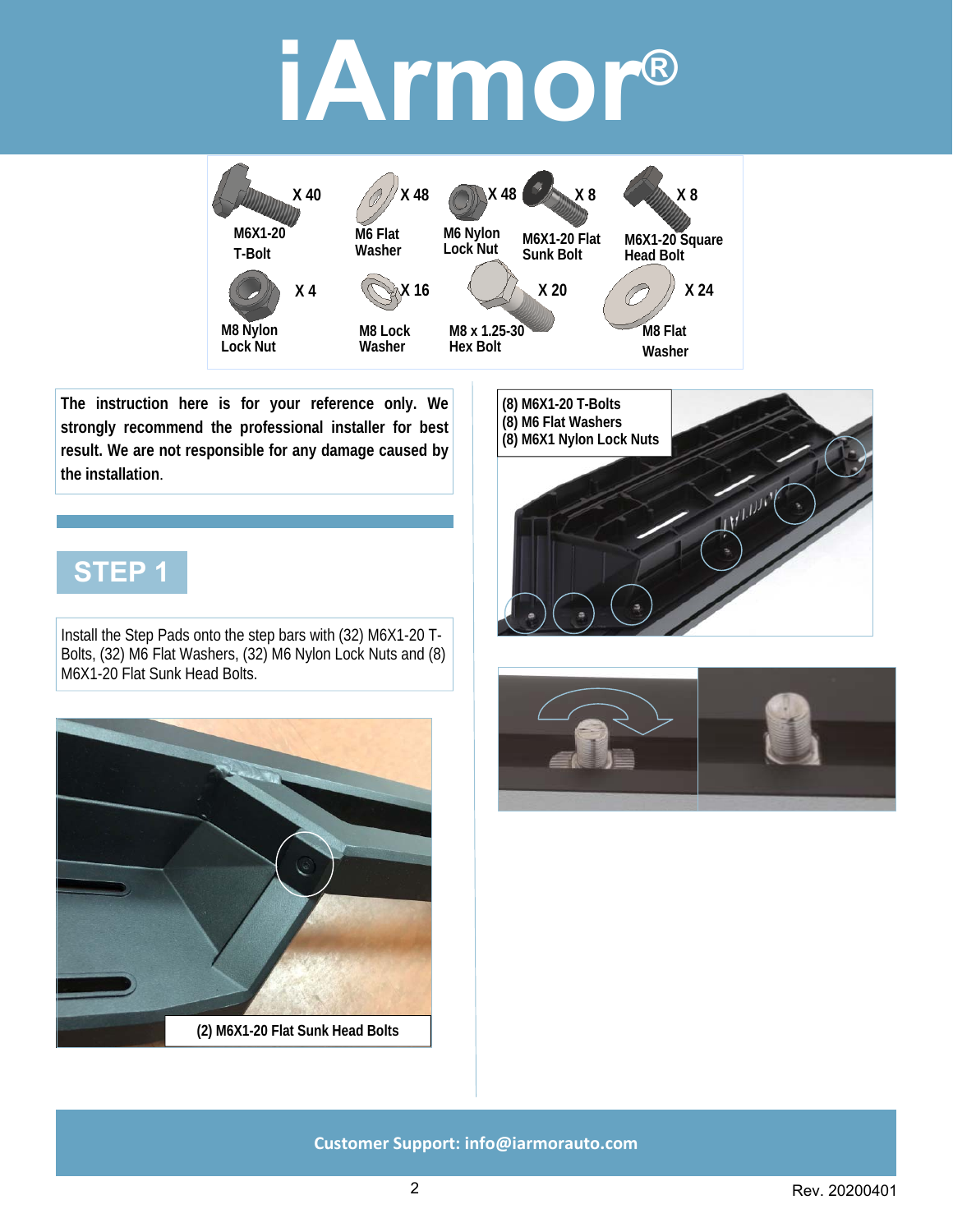#### **STEP 2**

Start the installation under the passenger side of the vehicle. Locate the 6 plugs along the bottom edge of the body. Mounting Brackets will bolt to the 1st, 3rd, 4th and 6th threaded mounting holes, **(Fig 1-5)**. Remove the plastic plugs from each mounting location. Directly above each threaded insert is a top mounting location on the side of the body panel. Hold a Bracket up in place to help determine the mounting holes to use along the body. **NOTE:** Thread an 8mm Hex Bolt into the threaded inserts to clear paint as required.





**(Fig 2) Passenger Front Mounting Location** 



**(Fig 3) Passenger 2nd Mounting Location** 





#### **STEP 3**

Assemble Passenger Front Mounting Bracket **(PFM)** and Passenger Front Support Bracket **(PFS/PCS)** with (1) M8X1.25- 30 Hex Bolt, (2) M8 Flat Washers and (1) M8 Nylon Lock Nut **(Fig 6).**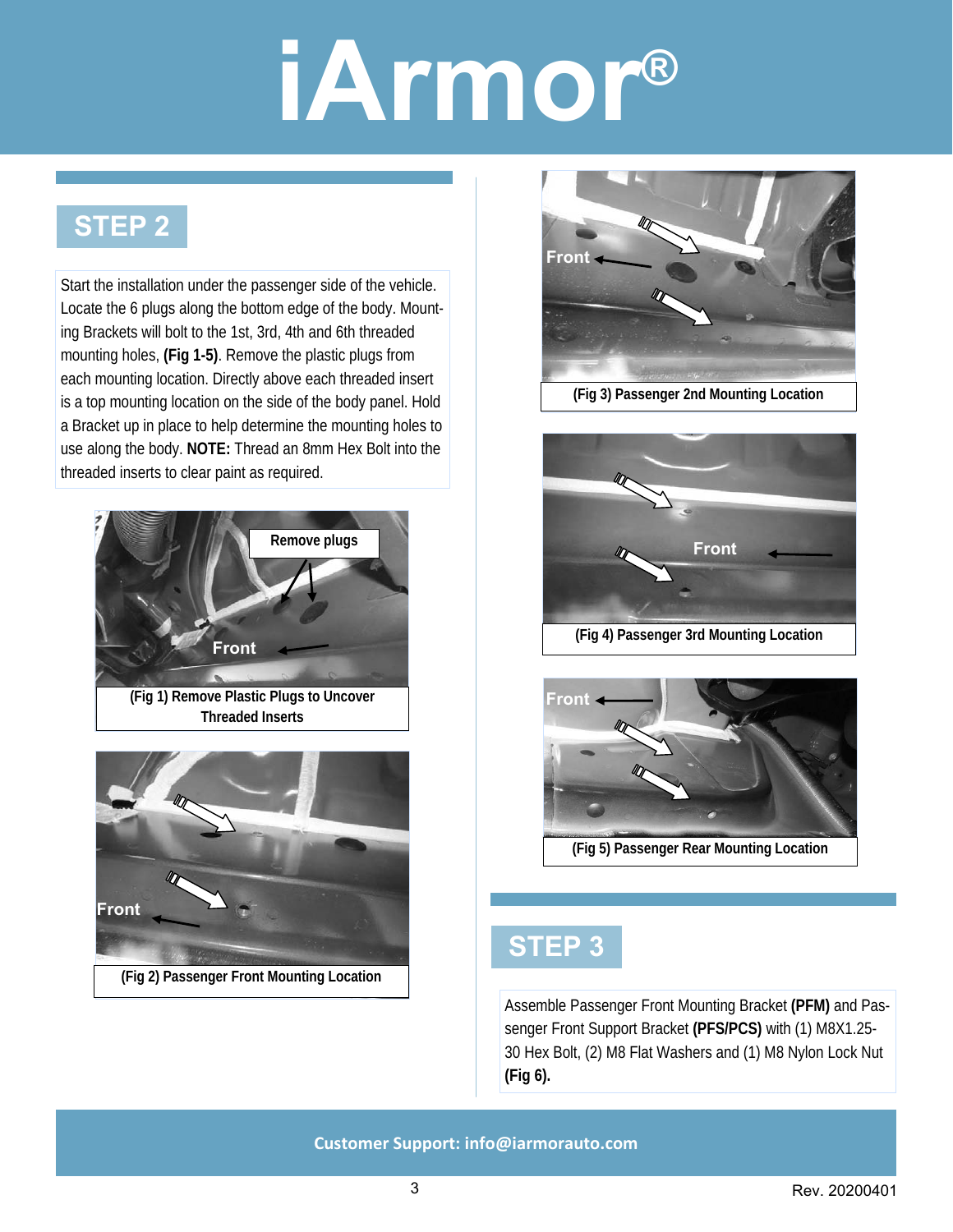

#### **STEP 4**

Attach the Assembled Passenger Front Mounting Bracket to the factory threaded holes with (2) M8 X1.25-30 Hex Bolts, (2) M8 Lock Washers and (2) M8 Flat Washers **(Fig 7)**. Do not tighten hardware at this time.



#### **STEP 5**

Repeat **Steps 3 & 4** to install (3) Passenger Side Mounting Brackets on the remaining mounting locations along the body panel.

#### **STEP 6**

Once 4 passenger side brackets are installed, attach the Assembled Passenger Side Step Bar onto the Mounting Brackets with (4) M6X20 T-Bolts, (4) M6X20 Square Head Bolts, (8) M6 flat washers and (8) M6 Nylon Lock Nuts, **(Fig 8)**. Do not tighten hardware.

### **STEP 7**

Level and adjust the Assembled Step Bar properly and tighten all hardware. Repeat **Step 2-6** for the Driver Side Step Bar installation.

### **STEP 8**

Installation completed!!!

#### **STEP 9**

Do periodic inspections to the installation to make sure that all hardware is secure and tight.